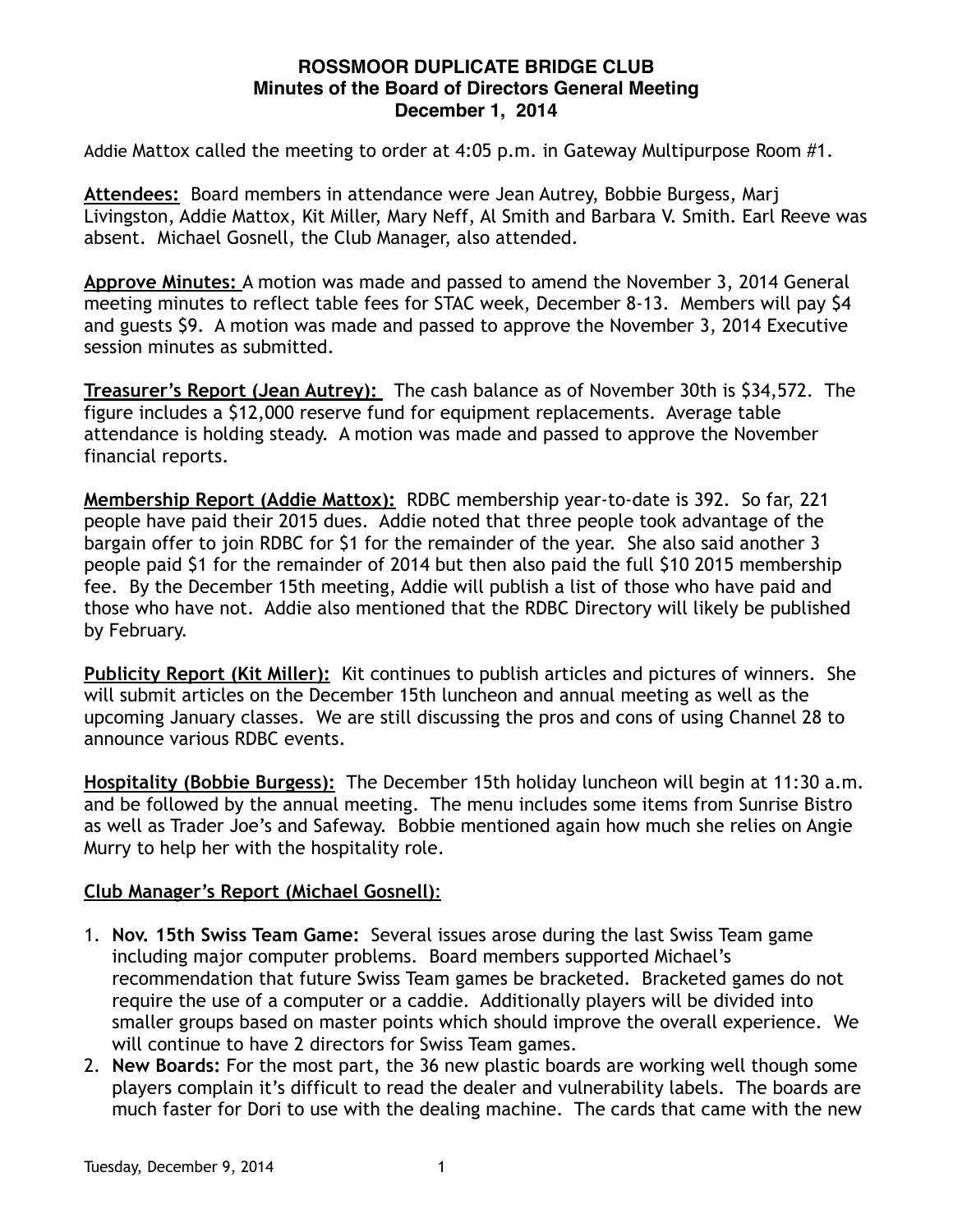## **ROSSMOOR DUPLICATE BRIDGE CLUB Minutes of the Board of Directors General Meeting December 1, 2014**

boards were difficult for members to see. They were pulled from play and replaced with bridge buddy cards. RDBC will most likely donate the old cards.

- 3. **Convert to Plastic Boards:** Based on the experience with the 36 plastic boards, all agreed that we should convert from the metal boards to plastic. Michael will present a proposal at the January meeting. He estimates the cost at about \$2000 for 8 more sets of boards (without cards), cases, and bridge buddy cards. He will also include the cost of vulnerable inserts for all of the plastic boards.
- 4. **Perpetual RDBC Trophy:** Board members agree that having a perpetual RDBC trophy is a good idea. Finding a place to display the trophy presents an obstacle. Addie will check with Betsy to see if RDBC can place a display case in the Oak Room. Michael also suggested that we publish RDBC member's names in the Rossmoor News when they win ACBL awards like the Mary McKinney, Ace of Clubs, etc. Kit would need access to the information in order to publish the names.
- 5. **2015 Game Schedule:** Michael presented a draft RDBC 2015 Game Schedule. We discussed and resolved potential conflicts. Michael will confirm a few dates with the ACBL and then email a final version to Addie which will be included in the RDBC Directory and on the new RDBC Website.
- 6. **Sunshine Coordinator:** Michael recommended the Board appoint a person to be the RDBC Sunshine Coordinator. The person would be responsible for sending a card and/or flowers to members who become seriously ill. Board members were concerned that they may not always know if someone is seriously ill. Michael suggested that we can rely on our membership to provide the information. The topic will be discussed at the next meeting when new board members are elected.
- 7. **Free Play Certificates:** We reviewed a draft "free-play" certificate and made the following recommendations:
	- a. The general birthday free-plays should be numbered and dated and good for 3 months only
	- b. Special free-plays for specific people or groups should be customized to identify the person or group. They should also be numbered, dated, and have an expiration date.

**New Business (Addie Mattox): 2015 Education Program:** Michael presented the 2015 bridge education proposal. The list includes 8 classes, four on Mondays and four on Tuesdays. Monday classes are for beginning and intermediate players. Tuesday classes will be for more advanced players. Some classes will be 9 weeks and others 8 weeks. Some classes will require a minimum of 2 tables and others 4 tables. Residents will be given priority registration for the first couple of weeks. Residents will pay \$5/class session plus \$10 to join RDBC if they are not already members. Non-residents will pay \$10/class session. Additional fees will be paid for books and materials. The entire amount must be paid, not a per session fee. Instructors will be paid according to the following sliding scale based on the number of tables:

- c. 2-4 tables = \$80/session
- d. 5-6 tables = \$100/session
- e. 7-8 tables = \$120/session